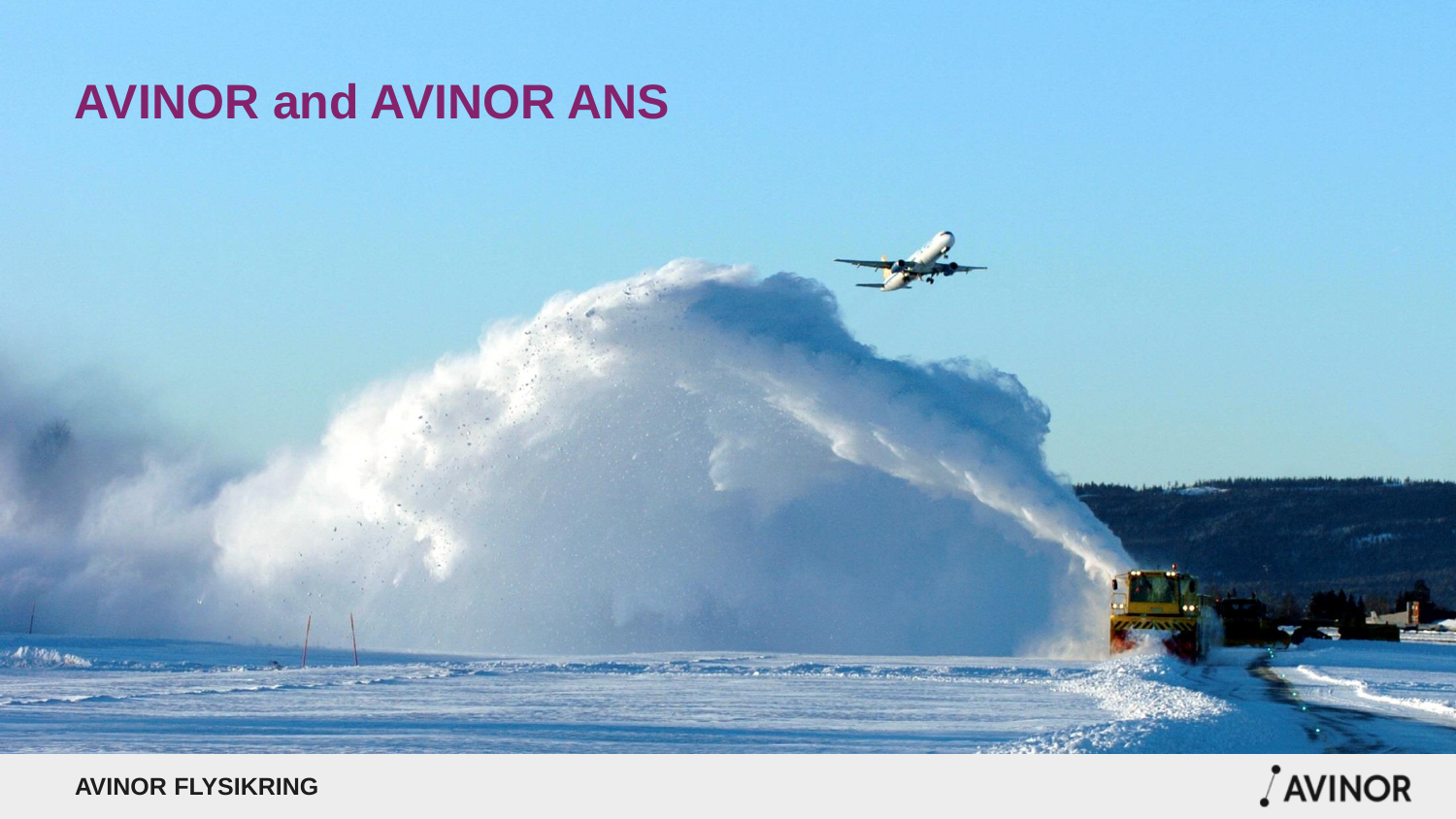# **AVINOR AS**



#### **FACTS**

- 3,100 Employees
- Limited company, owned by the Norwegian Government
- Operates 45 airports in Norway
- Self-financing no government grants

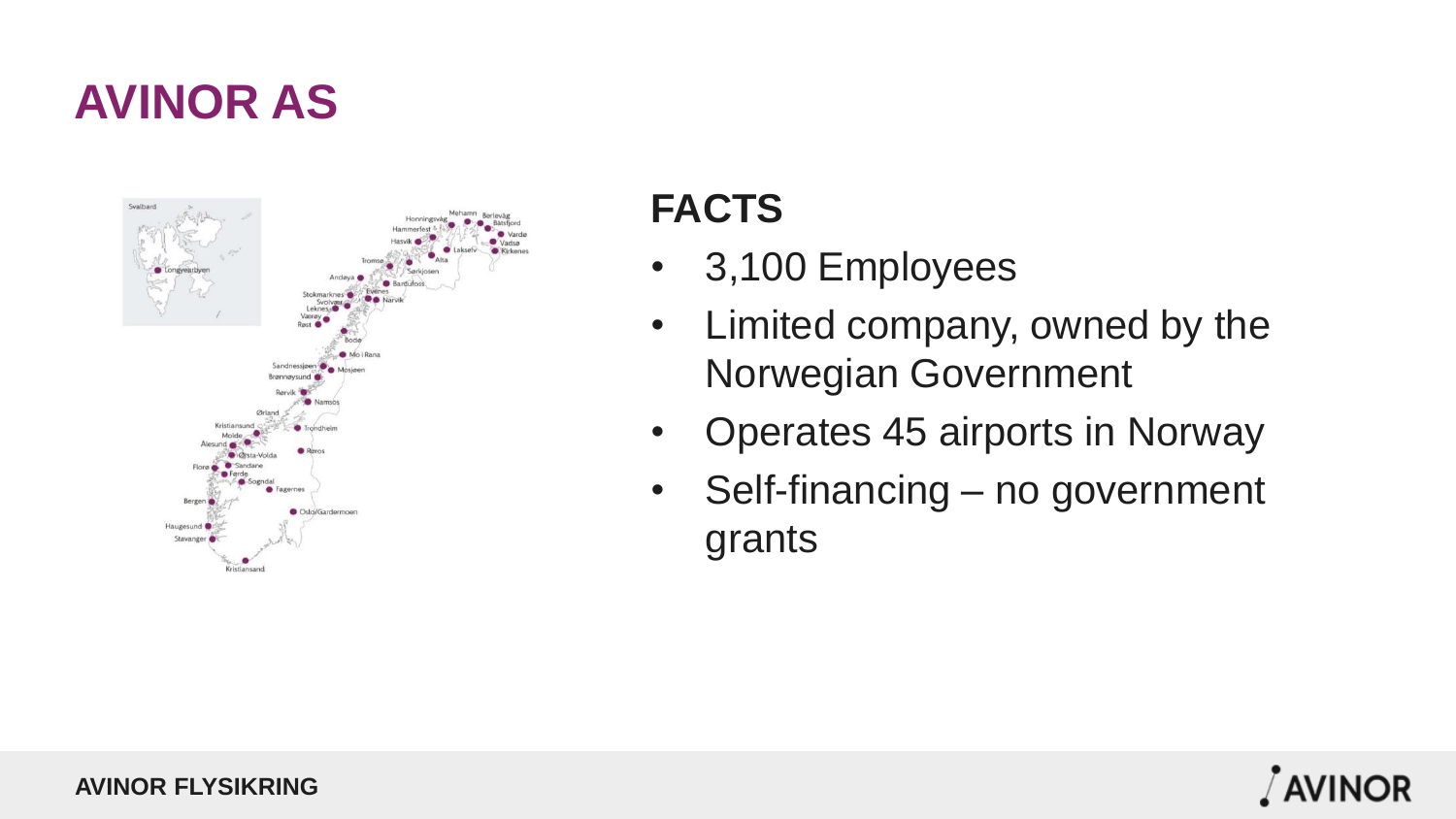# **AVINOR – AIR NAVIGATION SERVICES**



A wholly owned subsidiary of Avinor AS

#### SERVICES:

- TWR/APP-services (20 units)
- Aerodrome Flight Information Services (Remote)
- En-route Services in Norwegian airspace, including NAT-airspace (Bodø Oceanic)
- CNS/ATM Technical SERVICES

FACTS:

- Annual turnover 2.1 Bn NOK
- 1,060 employees
- 600,000 flights per year

#### CUSTOMERS:

- Airlines, military airspace users, GA
- Avinor airports (ATS/CNS)
- Royal Norwegian Air Force (Military airports, en-route service)
- Private airports (ATS/CNS)
- Oil companies (ATS to offshore helicopter operations, CNS)

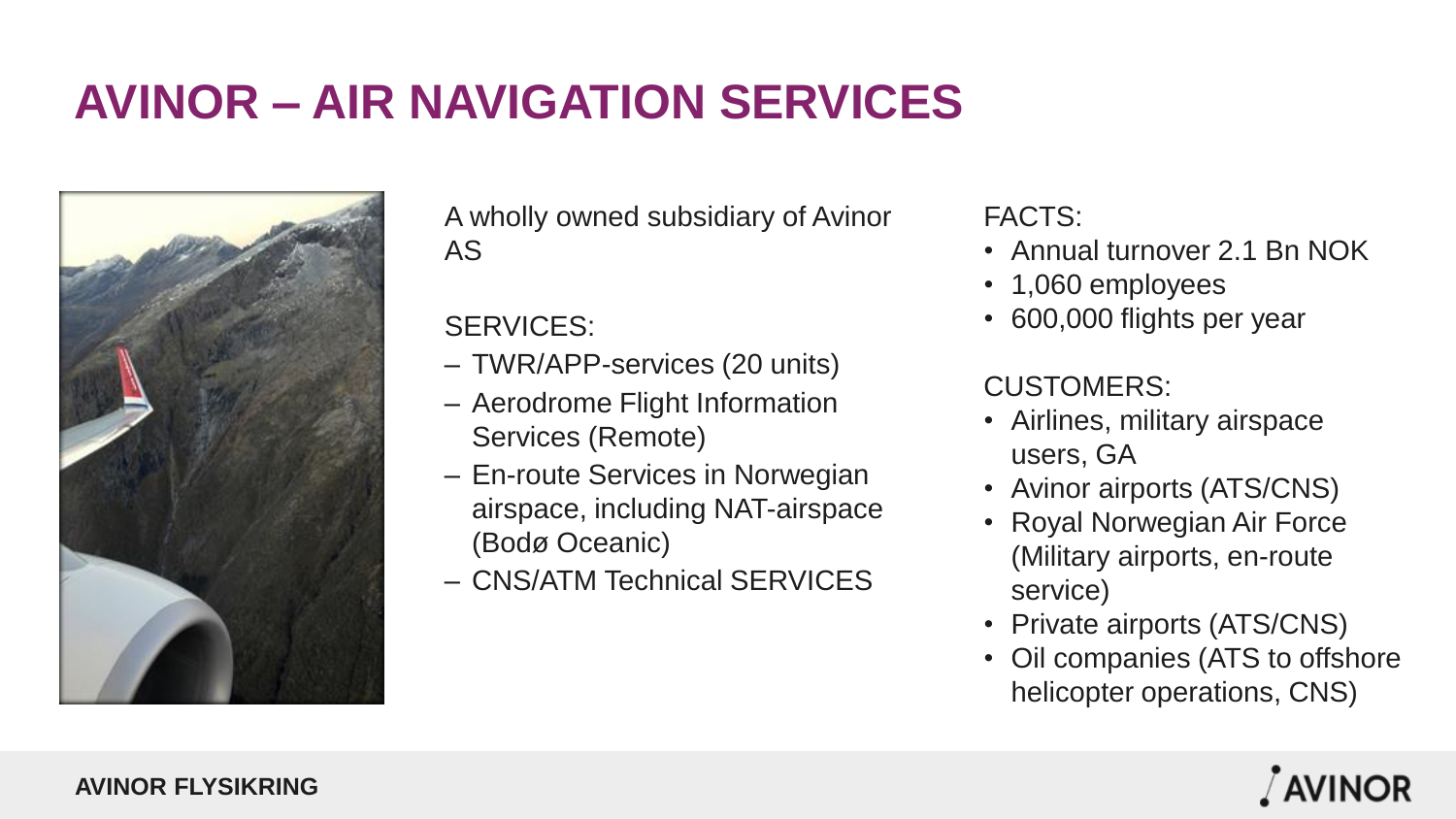

# AVINOR REMOTE TOWER PROGRAMME

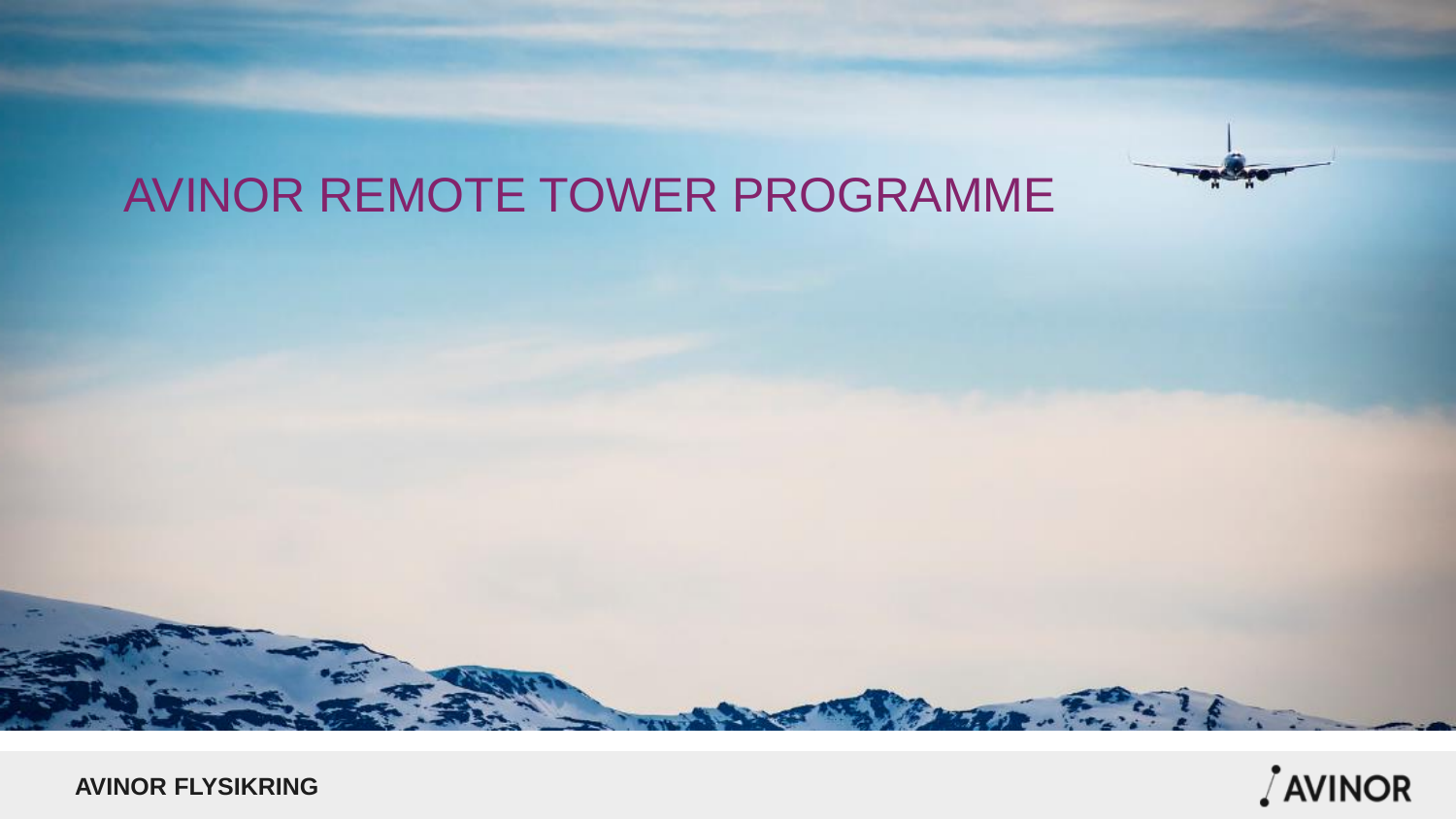# **Remote Tower Program - Scope**

- The implementation of Remote Towers in Avinor is organized as a program with four works-streams and a program staff
- The program execution involves every aspect from infrastructure and certification to relocation of the operators
- Phase one of the program includes 15 towers
- The work-streams in the program are illustrated below:







#### / AVINOR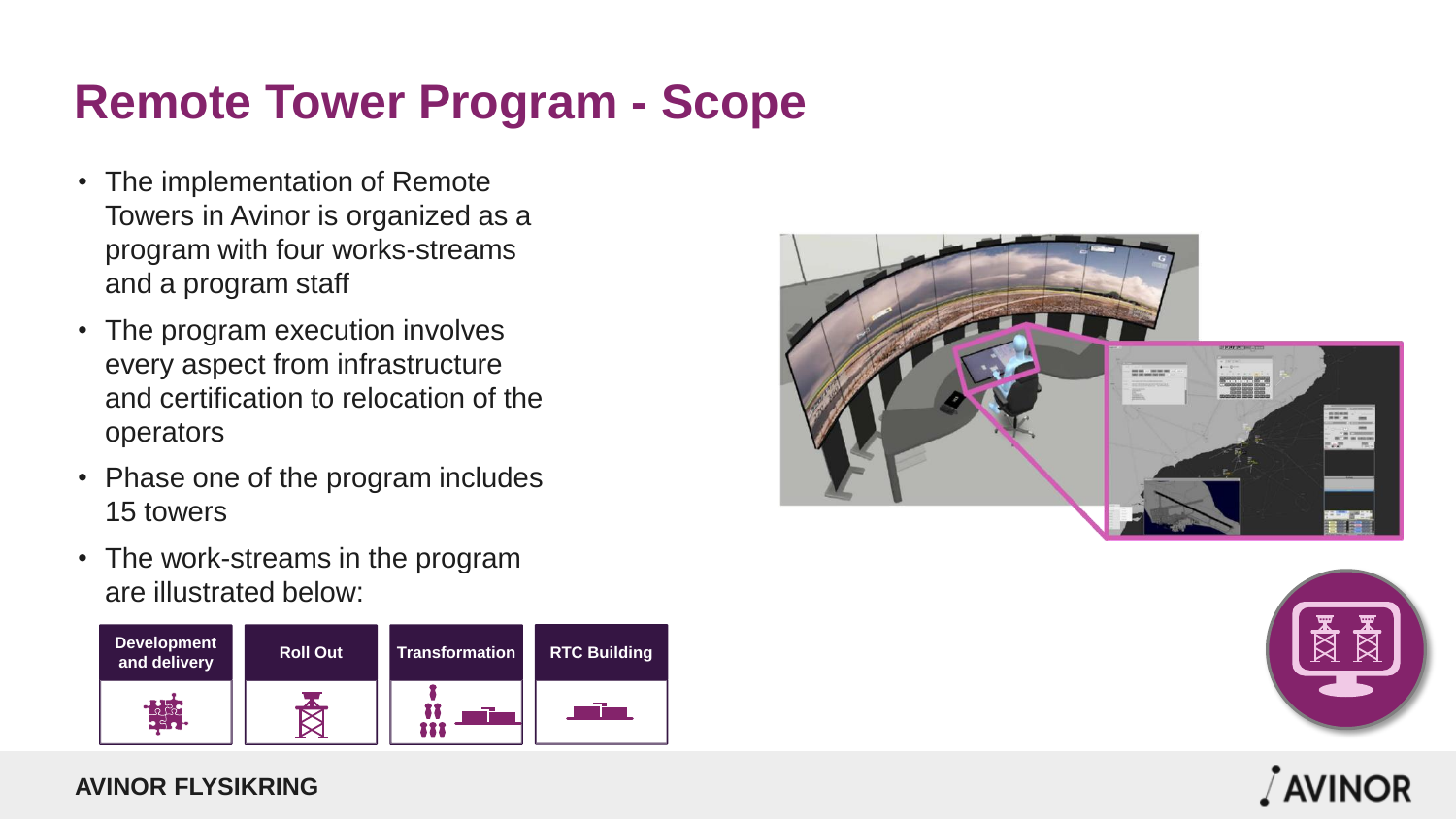# **Why Remote Towers for Avinor?**

- Investments Reduce CAPEX
	- High number of control towers
	- Ageing infrastructure
- Operations Reduce OPEX
	- Economies of scale from a larger centre
	- The possibility to handle more than one airport per controller (multiple ops)
- Service offering to airports and airspace users
	- Flexibility
	- Availability
	- Contribution to a distributed airport network
- Standardize



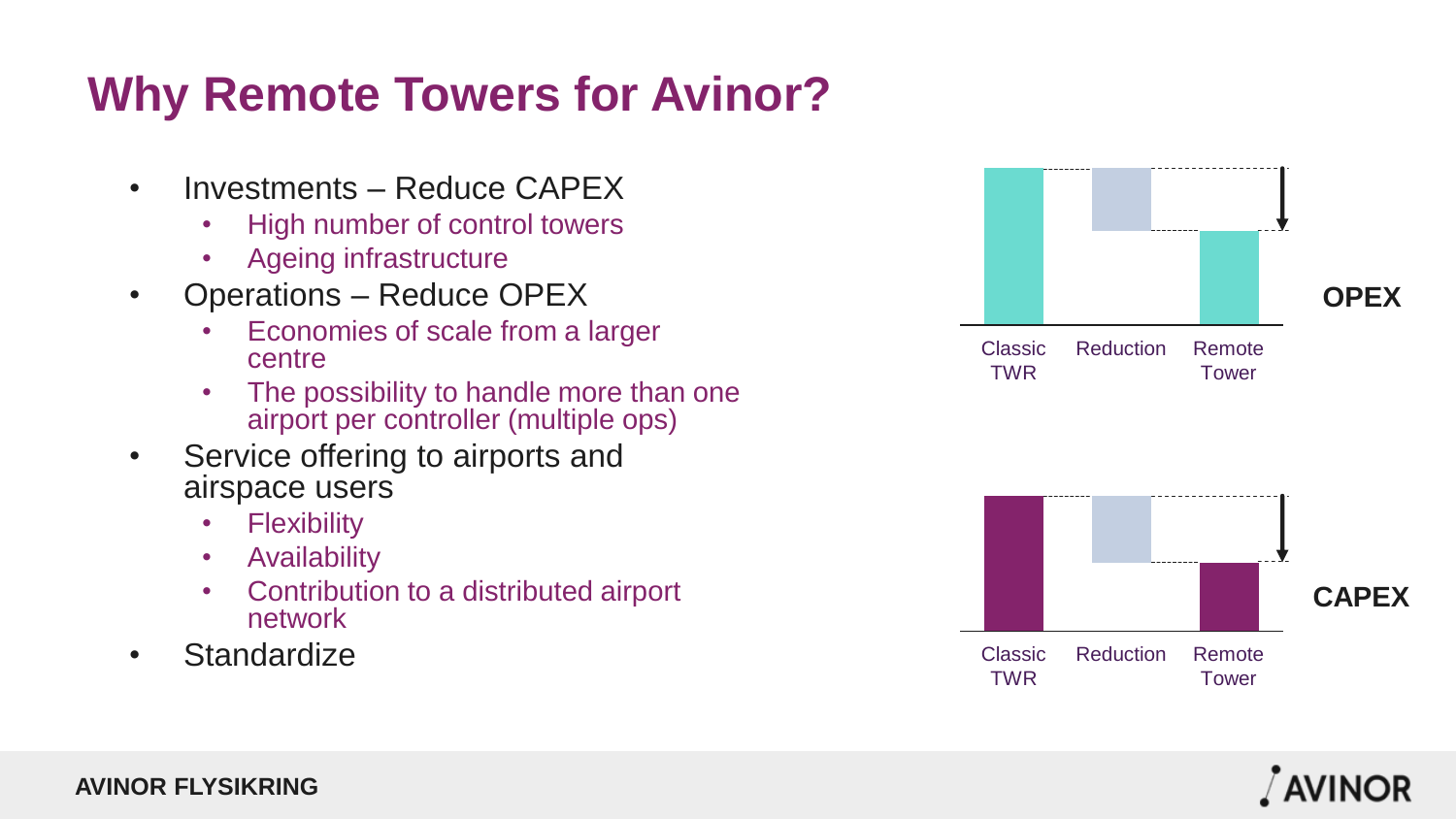# **The Multiple Perspective**

- The economical importance of local airports
- The flexibility in service provision
- The possibility to reduce operating cost
	- Economies of scale in itself
	- Also enabled by multiple operations
- Recruiting and retaining skilled staff
- Possibilities to improve jobsatisfaction
- The challenge to get there

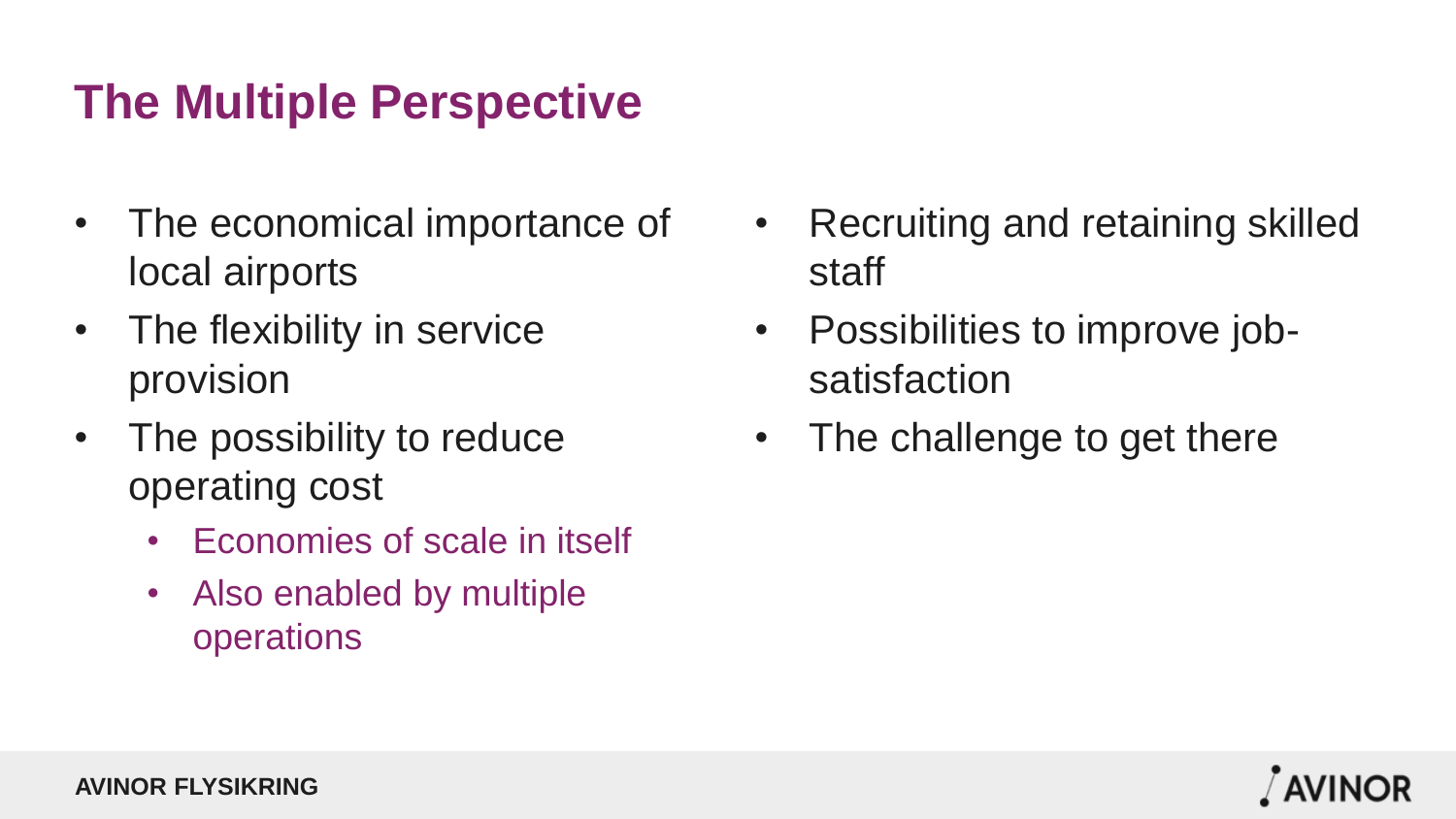#### **New RTC - location**